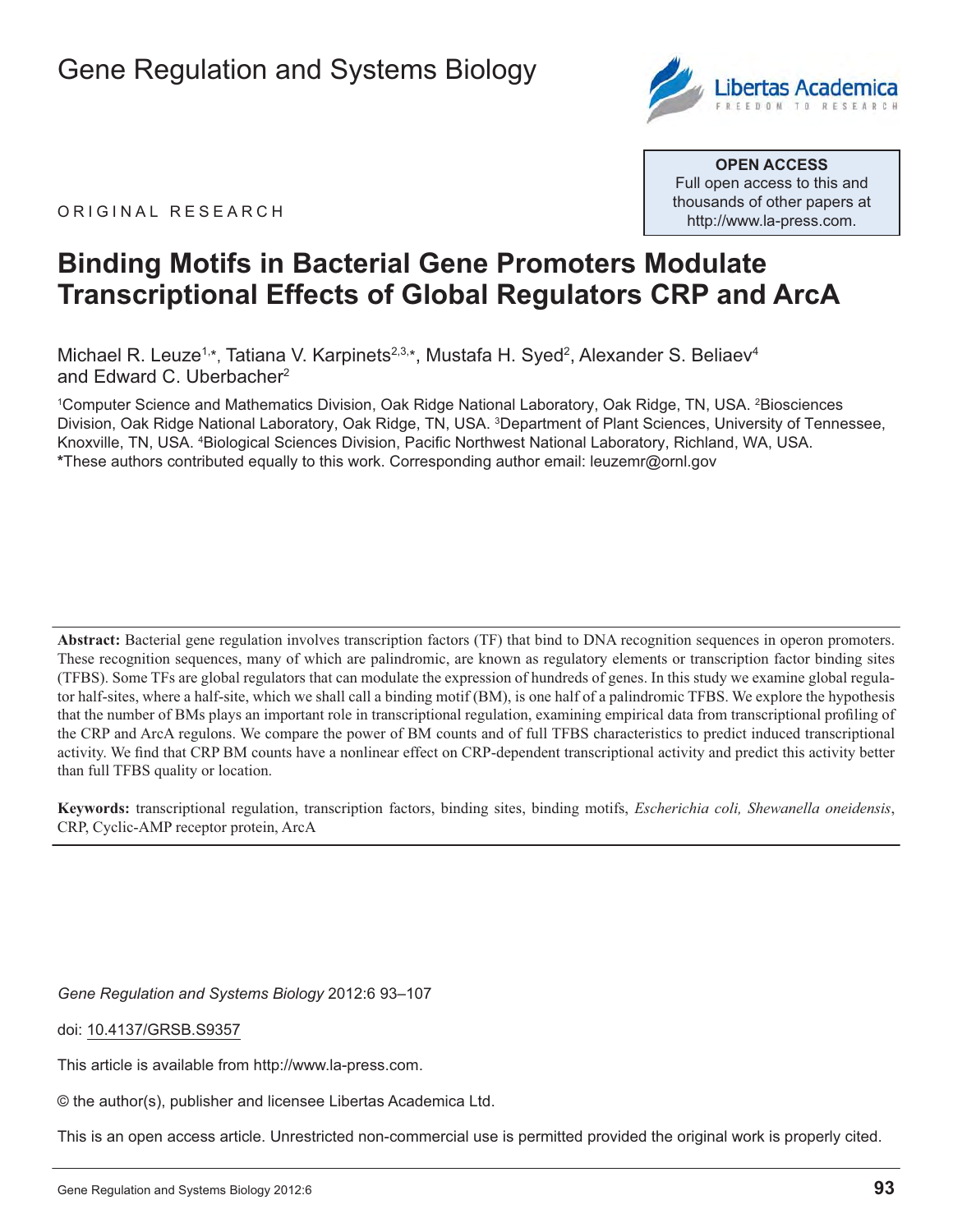## **Background**

The ability of bacteria to adjust gene activity due to variations of environmental stimuli is a critical element of efficient bacterial adaptation. The binding of transcription factors (TFs) to their cognate sites in promoters is the most common cellular mechanism for regulating gene expression in response to stimuli. This regulatory mechanism can induce, using the same TF, a variety of transcriptional activity across the genome. Many global regulators, including CRP (cAMP Receptor Protein), ArcA, and FNR, can simultaneously promote or suppress transcriptional activity on dozens or hundreds of genes. It is believed that different transcriptional activity results from differences in promoter characteristics, such as the location of transcription factor binding sites (TFBSs), their orientation, or their similarity to TFBS consensus sequences. $1-3$ The molecular mechanisms underlying this quantitative effect are not fully understood. Although a variety of bioinformatic and empirical approaches to TFBS identification and influence, applicable to prokaryotes, have been developed,<sup>4-9</sup> models do not yet exist that quantify the level of gene expression due to characteristics of a TFBS in a prokaryotic gene promoter.

In lower eukaryotes, progress in large-scale quantitative modeling of gene expression level based on computationally predicted TFBSs has been made. These models take into consideration not simply the presence or absence of the TFBS in the gene promoter, but also the number of TFBSs. This modeling approach has been applied to establish relationships between mRNA expression levels and TFBS mappings for over a hundred different conditions and different TFs in the yeast *Saccharomyces cerevisiae*. 10–12 The approach is based on Jacob and Monod's model of transcriptional regulation, which assumes that the log-transformed expression level is the sum of the products of the binding strength of each motif and the activity of its corresponding  $TF<sub>13</sub>$  ie, the effect of the TF on gene transcription linearly increases with the number of TFBSs. Recent advances in understanding of gene regulation in eukaryotes confirms the effect of BS copy numbers on the gene transcriptional activity even at locations distant from the gene promoter.<sup>14</sup> The effect of the number of BSs on gene expression has been also reported in bacteria. Evidence in support of this effect comes from studies of CRP, a global regulator involved in switching between aerobic and



anaerobic metabolism in *Escherichia coli* (*E. coli*). CRP can exert a transcriptional effect when binding to DNA at positions that are distant from the RNA polymerase BS.15 Additionally, the binding of two CRP molecules to different BSs in a gene promoter increases the level of gene transcription. Specifically, transcription initiation by CRP at either a class I or a class II promoter can be enhanced by a second CRP molecule bound upstream.<sup>16</sup> Thus, an additional BS in a bacterial gene promoter may increase not only the probability of TF binding, but it may also enhance transcription initiation at the promoter.

Modeling the effect of the number of BSs on gene transcription in prokaryotes is complicated by the greater length of bacterial TFBSs relative to eukaryotic TFBSs. Genome mapping of TFBSs in eukaryotes indicates that TFs can bind short stretches of DNA, regulatory motifs, in gene promoters to modulate transcription,<sup>17</sup> and that one promoter may have several BSs for the same TF. An examination of sets of experimentally verified<sup>18</sup> and computationally predicted<sup>19</sup> TFBSs in yeast suggests an average size of eight for eukaryotic TFBSs. Consensus sequences of bacterial TFBSs are comparatively long. The average binding site in RegulonDB has 17 nucleotides, more than twice as many as the average eukaryotic BS. Many bacterial transcription factors are dimeric proteins, and it is generally believed that their TFBSs must be palindromic or symmetrical. For CRP, the most studied bacterial TF, the TFBS consensus sequence (5'-AAATGTGATCTAGATCACATTT-3') is palindromic with the consensus half site  $5'$ -A<sub>1</sub>A<sub>2</sub>A<sub>3</sub>T<sub>4</sub>G<sub>5</sub>T<sub>6</sub>  $G_7A_8T_9C_{10}T_{11}$ . As a rule, however, position weights of the half sites are not equal, which suggests a dominating transcriptional effect for the half with greater weight and an auxiliary effect for the other half. It is also known that the core three or four bases of the half BS consensus sequence are usually the most conserved and the most important for TF binding. In the case of CRP, for example, the protein makes direct contact only with base pairs  $G:C_5$ ,  $G:C_7$ , and  $A:T_8$  in the core motif  $T_4G_5T_6G_7A_8$ <sup>20,21</sup> The flanking bases are recognized indirectly. Indeed, all experimentally confirmed CRP binding sites in the *E. coli* genome, listed in either Regulon $DB^{22}$  or in EcoCyc,<sup>23</sup> have mismatches when compared to the consensus sequence. In fact, a perfect match between a TFBS and the consensus sequence may not be biologically useful, since it would result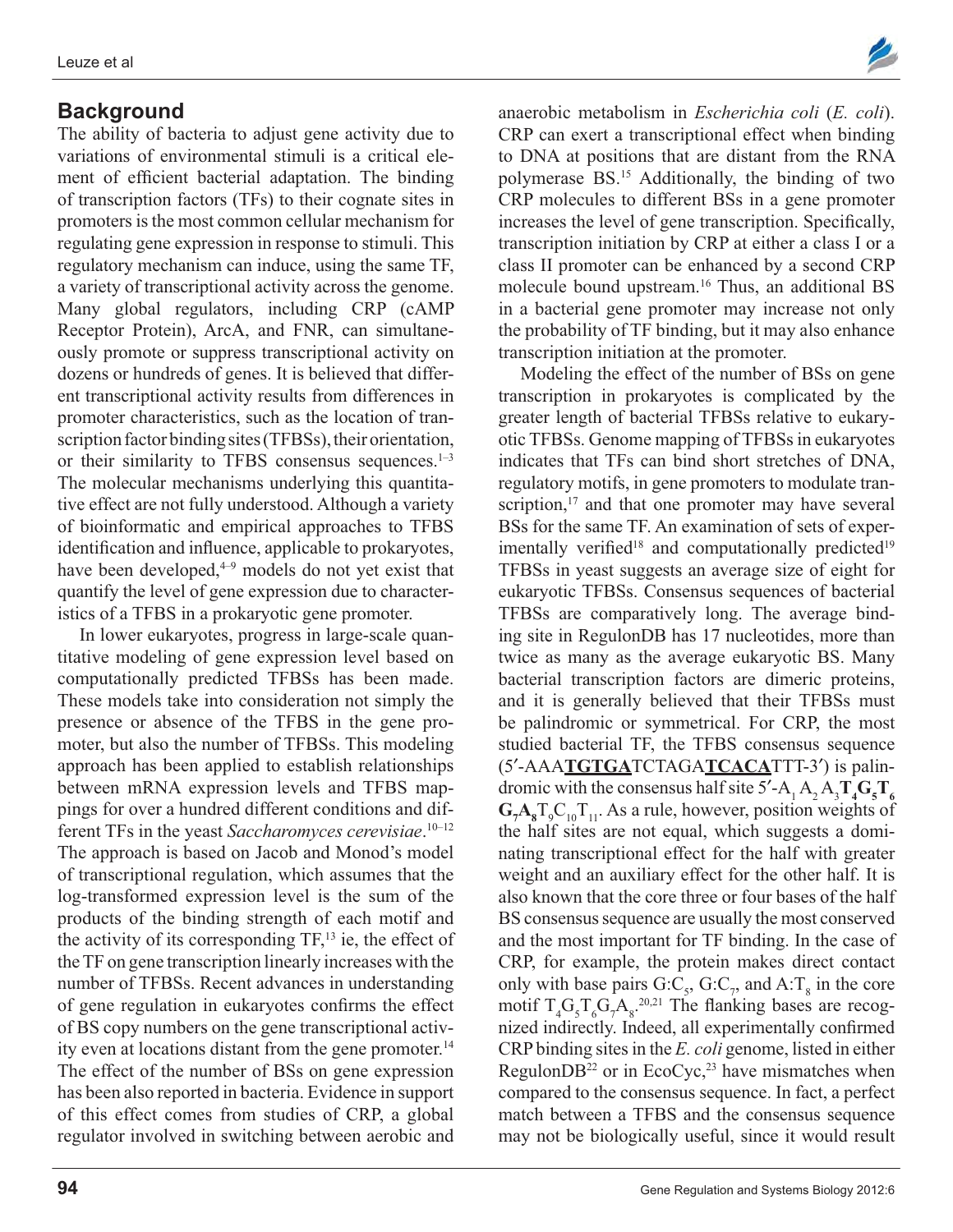

in a very strong affinity. In *E. coli*, for example, CRP binds very tightly (with long dissociation time) to BSs that closely correspond to the consensus.<sup>24</sup> These observations suggest that only one monomer of the CRP dimers may bind to short sequences that match a part of the consensus. Specifically, we suggest that a conserved core motif flanked by weak bases, which represents half of the TFBS and which we will designate a Binding Motif (BM) to distinguish it from the long symmetrical binding site (BS), can exert a biologically relevant effect on gene transcription. We further suggest that the number of BMs in a bacterial promoter may provide a molecular mechanism for quantitative adjustment of the transcriptional effect, and, as in lower eukaryotes, may be used for predictive modeling of transcriptional effects of bacterial regulators.

In this study we examine the relationship between BM counts and transcription level using a variety of experimental data from four previously published microarray experiments designed to identify regulatory networks of two global bacterial regulators, CRP and ArcA, in two organisms, *Shewanella oneidenses MR-1* (*MR-1*) and *E. coli.* The experiments compared the level of gene expression in the wild type strain and in the regulator negative mutant strain. Both strains were grown in conditions where transcriptional effects of the regulators are crucial for bacterial adaptation, namely, a shift from aerobic to anaerobic respiration and stress imposed by addition of isobutanol.<sup>2,25-27</sup> A gene was considered regulated (directly or indirectly) by ArcA or CRP in the studies if its level of expression was significantly different between the wild type strain and the regulator knockout. We propose that the inferred level of change in gene expression is proportional to the transcriptional effect of the studied TF on gene activity. We will refer to these experimentally defined changes in gene expression as Transcription Factor Induced Gene Activity or TF IGA. We use TF IGA as the metric to examine whether the transcriptional activity of a gene correlates with number of short BMs of the TF in the gene promoter and with other known modulators, including the quality of the BS and the BS location relative to transcription start. We find that the number of CRP or ArcA BMs in gene promoters has a statistically significant effect on CRP or ArcA dependent transcriptional activity of genes.

This effect of BM counts is nonlinear in the case of CRP and correlates with CRP IGA better than either symmetrical BS quality or BS location. Using step-wise regression, we consider the synergetic effects of CRP, IHF (Integration Host Factor), and ArcA BM counts on CRP IGA. We find a negative effect of ArcA BM counts on CRP IGA, independent of CRP BM counts, and a positive, synergetic effect of IHF BM counts and CRP BM counts. To explain these results, we propose a model that involves control of gene expression through DNA bending by CRP and IHF.

## **Results**

#### Counts of CRP or ArcA BMs in gene promoters have a nonlinear effect on CRP or ArcA dependent transcriptional activity of genes in *MR-1*

The effect of the number of TF BMs on TF IGA was evaluated using four different datasets as described in the Methods section. The largest microarray dataset was from a study of a *crp*<sup>-</sup> mutant of MR-1 and its wild-type strain, available in the *Shewanella* Knowledgebase.<sup>28</sup> CRP plays a major role in the regulation of anaerobic respiration in *MR-1*, in addition to its role in catabolic repression and in utilization of carbon sources. It activates hundreds of genes involved in anaerobic metabolism.28,29 In this study of the transition from aerobic growth with lactate to anaerobic growth with lactate and fumarate, CRP IGA was calculated for various time points: 0, 20, 40, 60, 90, 120 min, 4, 8, 12, 24 h, steady-state. This dataset includes 655 genes putatively up-regulated by CRP and 632 genes putatively down-regulated by CRP (Supplementary Table S1). Analysis of these genes affected directly or indirectly by CRP indicated low, but statistically significant correlation (Table 2) between BM counts in the upstream intergenic region of the gene, which for convenience we will call the Gene Promoter, and the CRP IGA. Correlation levels for up-regulated genes were consistent at each time point and across all time spans, including at time zero  $(R = 0.20,$  $P = 2.55 \times 10^{-8}$ , during the first hour (first four time points) of the experiment (R = 0.21,  $P = 4.16 \times 10^{-9}$ ), and across all time points  $(R = 0.20, P = 1.73 \times 10^{-8})$ . Correlation levels for down-regulated genes were lower  $(R = -0.10, P = 1.32 \times 10^{-3}$  across all time points), but similarly consistent. An analysis that considered the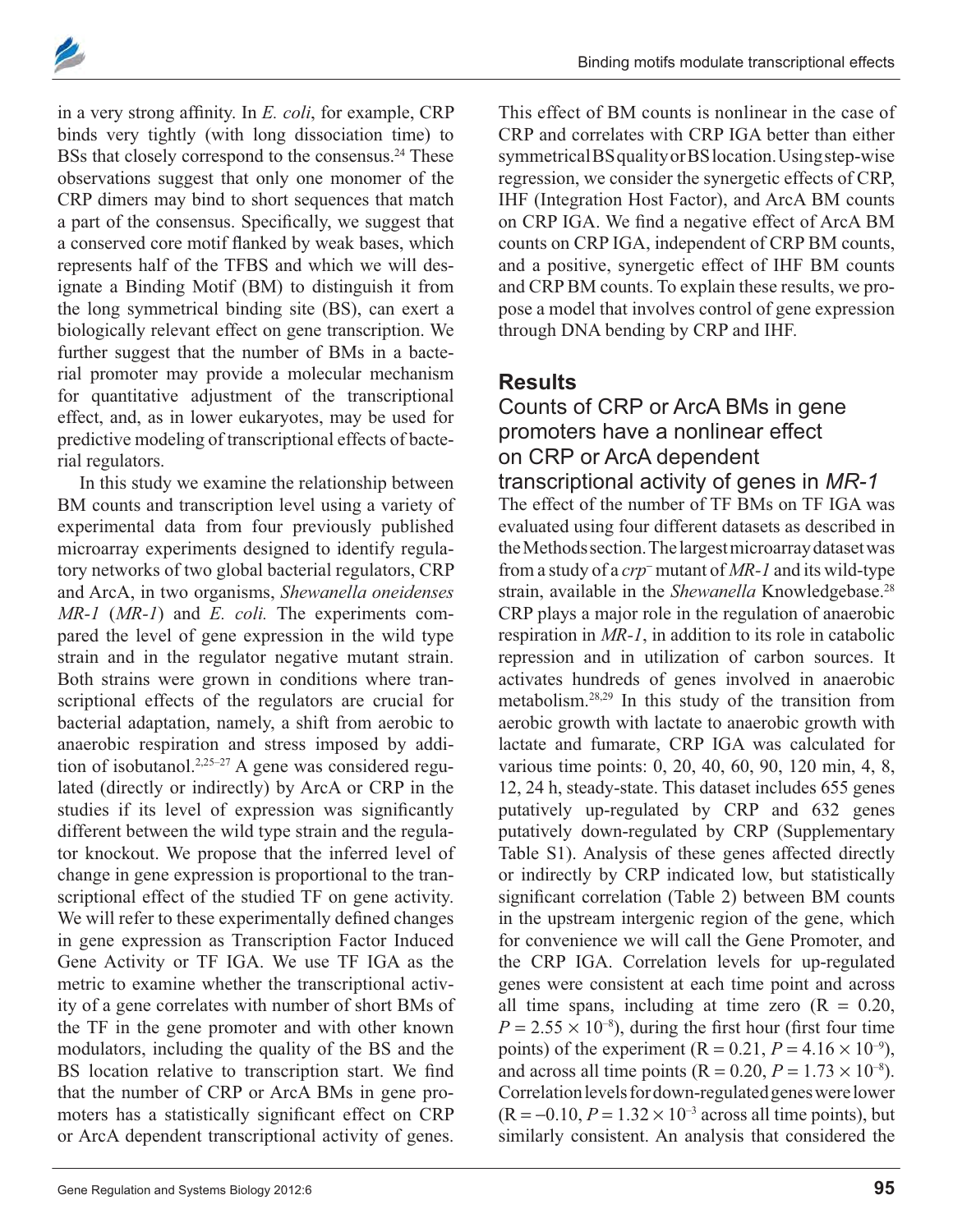density of BM counts in the gene promoter, that is, the BM counts divided by the promoter length, found no significant correlation  $(R = 0.06, P = 0.077)$  with CRP IGA in up-regulated genes.

The effect of ArcA BM counts on IGA in *MR-1* was examined using data from a comparative study of an *MR-1 arcA*<sup>-</sup> mutant and its wild type strain grown aerobically and anaerobically. We compared correlations between BM counts in the promoters and ArcA IGA in aerobic and anaerobic growth conditions. Characteristics of the dataset and correlation coefficients are given in Table 2. Although the analysis produced results similar to those from the CRP study, the relationships inferred were not as significant. As was the case with CRP, the transcriptional activation effect of ArcA was more dependent on BM counts than the transcriptional suppression effect of ArcA.

There may be several reasons for the low correlations between BM counts and IGA inferred from the CRP and ArcA studies in *MR-1*. The most obvious reason is the complexity of the regulatory network involved in the transcriptional adjustment of the organisms to the conditions studied. The transcriptional effect of global regulators is very often indirect, and the experimental datasets most likely include genes regulated by other transcription factors. These regulators may be activated by CRP and ArcA or they may modulate gene transcription as independent co-regulators.



Many CRP-activated promoters in *E. coli*, for example, are repressed by other transcription factors, like CytR7 or LacI,30 but such co-regulators are not known in *MR-1*. Low correlation may also result from a secondary role of the regulator under the studied conditions, ie, a different regulator, rather than the one that is knocked out, may play the major role in transcriptional reprogramming of genes under the condition. Finally, other characteristics of the binding sites, such as their quality or position in the promoter, may also be responsible for the low correlation. In our further analysis we have attempted to estimate the effects of these other factors on IGA by selecting *MR-1* genes for which there is strong evidence of direct regulation by CRP and by examining additional microarray datasets from studies of CRP and ArcA in *E. coli*.

#### Correlation of BM counts with CRP IGA is higher for genes presumed to be directly regulated by CRP

To examine the potential reasons for low correlation in the CRP dataset, we analyzed genes with high BM counts but with low levels of CRP IGA. We observed that although these genes did not have a high level of expression, many showed high variability in the level of transcription across experimental time points, some exhibiting both significant up- and down-regulation (Fig. 1). Such variability in gene



**Figure 1.** Time dependent CRP-induced gene activity (IGA) of five *MR-1* genes with high BM counts and low average CRP IGA.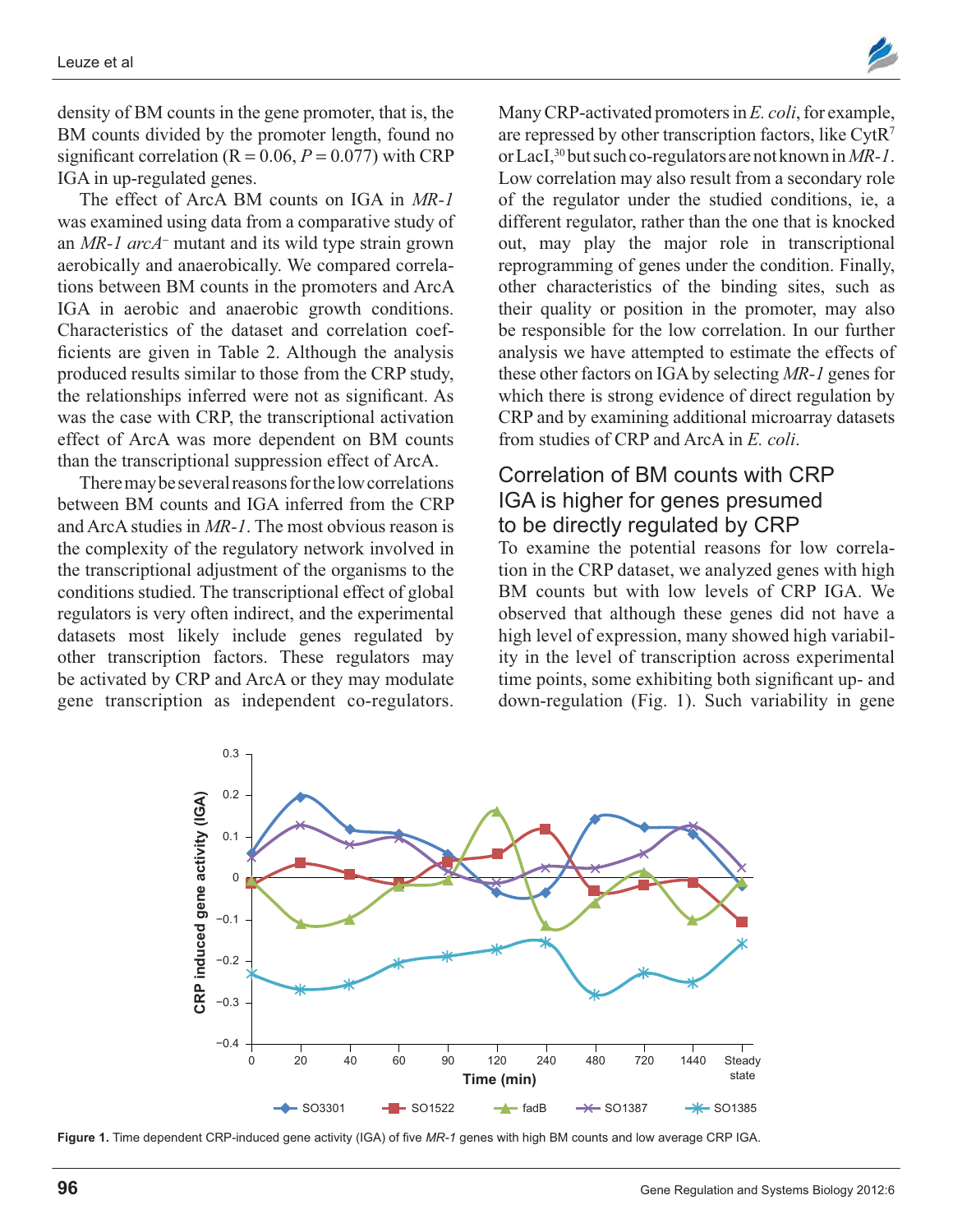

expression likely results from co-regulation of the gene by a different regulator and reduces the correlation inferred from the dataset. To limit our analysis to genes that are more likely to be directly regulated by CRP, we selected only those genes predicted by TractorDB31 as up- or down-regulated by CRP in *MR-1*. TractorDB predictions are made using a comparative genomic approach. A selected *MR-1* gene has a known CRP-regulated ortholog in *E. coli* and a site for which a statistical model of the CRP binding site gives a high score. The orthologous relationship in combination with a predicted BS is assumed to indicate a conserved direct regulatory effect of CRP on gene transcription. This approach results in 121 CRP genes presumed to be down-regulated and 142 CRP genes presumed to be up-regulated. In these sets of genes, we find a higher correlation between BM counts and IGA in both up- and down-regulated genes (Table 2). Among CRP up-regulated genes, the correlation coefficient is 0.35 ( $P = 2.85 \times 10^{-5}$ ), which means that about 13% of the variability in IGA may be attributed to the number of BMs in the gene promoter. For down-regulated genes about 17%  $(R = -0.42, P = 1.84 \times 10^{-6})$  of variability in the CRP IGA may be attributed to the number of BMs in the gene promoter. Random selections of the same number of down-regulated genes give an average correlation of  $-0.09$  with a standard deviation of  $\pm 0.12$ . Thus, limiting a dataset to conserved genes that are more likely to be directly regulated by CRP, we find a better correlation between the number of CRP BMs in the gene promoter and the IGA.

Even better support for a qualitative relationship between CRP BM counts and IGA was found using a study of the regulator in *E. coli.* In this study, a set of genes regulated by CRP was determined experimentally<sup>7</sup> using a microarray-based technique called run-off transcription/microarray analysis (ROMA). This technique was applied in vitro*,* ie, without interference from other regulators, as contrasted with in vivo studies. The ROMA approach identified 176 operons activated by CRP. As a measure of CRP IGA, we use average ratios of the number of RNA transcripts in the wild type CRP runoff transcription reactions to the control reactions (Supplementary Table S2). The CRP IGA for this set of genes experimentally verified to be regulated by CRP correlates well  $(R = 0.60, P = 1.27 \times 10^{-3})$  with the number of CRP BMs in the gene promoters (Fig. 2A and Table 2).

#### Correlation of BM counts with ArcA IGA is higher when the activities are measured under conditions regulated primarily by ArcA

The role of ArcA in *E. coli* suggests that the low correlation between ArcA BM counts and IGA in *MR-1* may result from a secondary regulatory role of ArcA. The ArcA protein in *E. coli* is a typical response regulator that represses aerobic enzymes under anoxic growth conditions.32 ArcA is regulated by an associated sensor kinase, ArcB, which responds to an oxidative state of the cell. Although the ArcA binding motif is highly conserved between *E. coli* and *MR-1*, the physiological functions of ArcA in *MR-1* are substantially different and not well understood.<sup>2</sup> It is likely that ArcA in *MR-1* is not a master regulator of the shift from aerobic to anaerobic growth. Thus, changes in IGA in the *arcA MR-1* strain shifting from aerobic to anaerobic growth do not correlate highly with ArcA BM counts because these changes are likely not strongly dependent on ArcA.

To validate the importance of proper experimental conditions for probing ArcA IGA, we analyzed a dataset from a study of the isobutanol response network in *E. coli*. 27 It has been shown that ArcA is a major regulator of this response since isobutanol disrupts the cell membrane, leading to malfunction of the aerobic respiratory chain. This malfunction changes the oxidative state of the cell and necessitates the suppression of aerobic enzymes in the cell, which is regulated by ArcA. The isobutanol response study provided expression ratios (treated/untreated) for ArcA regulon members in the wild type and the arcA<sup>-</sup> strains. We used these ratios to calculate the ArcA IGA and to compare it with the number of ArcA BMs in the gene promoter and in the body of the gene (Supplementary Table S3). Correlation for this preselected set of up-regulated genes in *E. coli* is three times greater than the ArcA correlation found in the *MR-1* study (Fig. 2B and Table 2). The best correlation (R = 0.60,  $P = 1.04 \times 10^{-3}$ ) was obtained with the total number of ArcA BMs in the gene promoter and in the gene body. This is consistent with the known role of ArcA as a suppressor.<sup>32</sup> Reexamining the CRP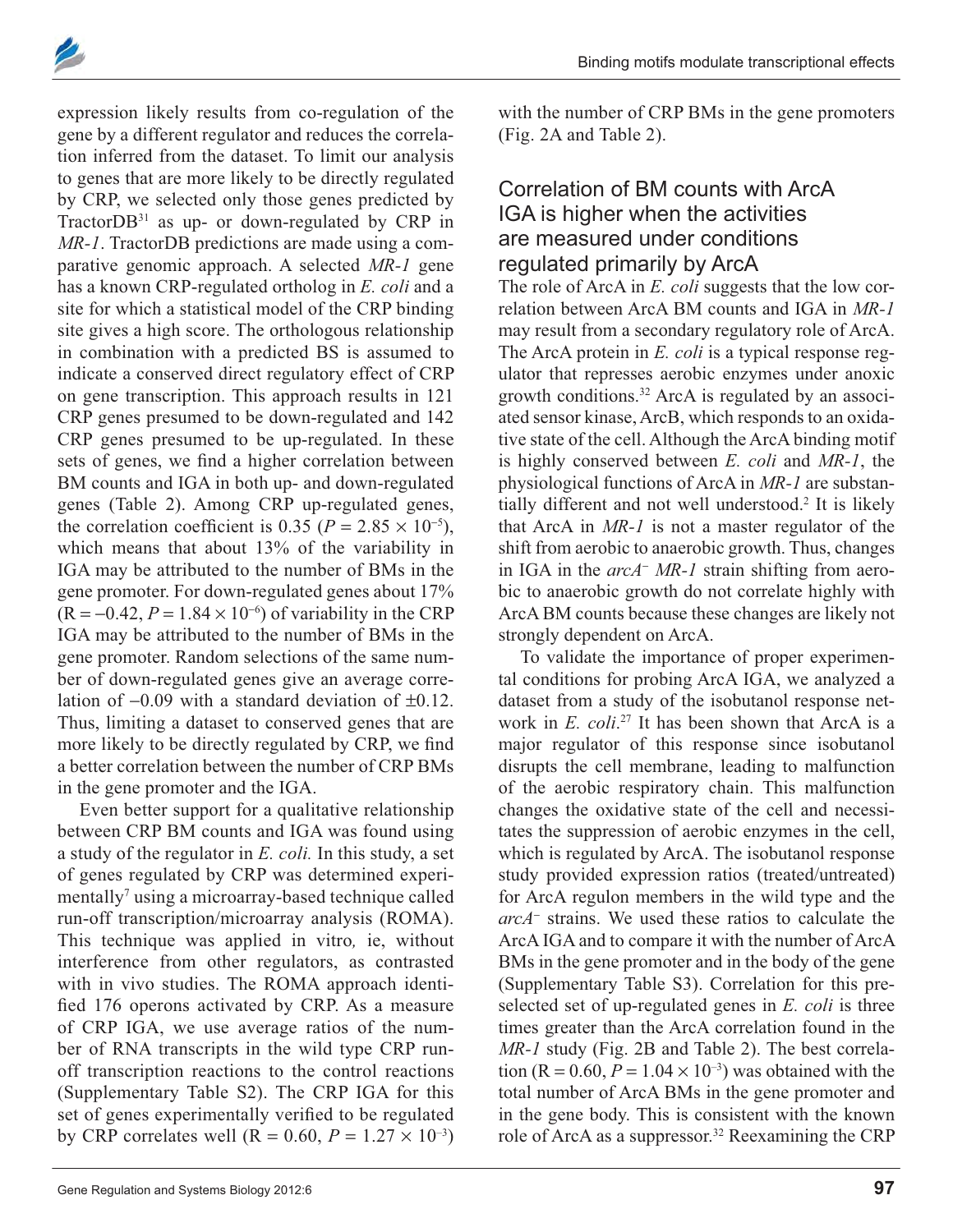



**Figure 2.** (**A**) Effect of total CRP BM counts in a gene promoter on CRP induced gene activity (IGA). (**B**) Effect of total ArcA BM counts in a gene promoter and gene body on ArcA induced gene activity (IGA).

datasets, we found that the correlation of CRP IGA with BM counts in the gene body was significantly less than with BM counts in the promoter.

## Quantity of the BMs in a gene promoter gives a better prediction of the CRP IGA than symmetrical BS quality

In the TractorDB collection, genes that are potentially regulated by CRP have associated symmetrical BSs, in which up to eight mismatches from the consensus  $CRP$  binding site are allowed.<sup>31</sup> For these predicted symmetrical BSs, we compared the effect of their quality and the effect of BM counts in the promoter on CRP IGA of up- and down-regulated genes in *MR-1*. BS quality was characterized by a PWM (position weight matrix) model score (Supplementary Table S4), as described in the Methods section. We found that the quality scores of symmetrical BSs were not correlated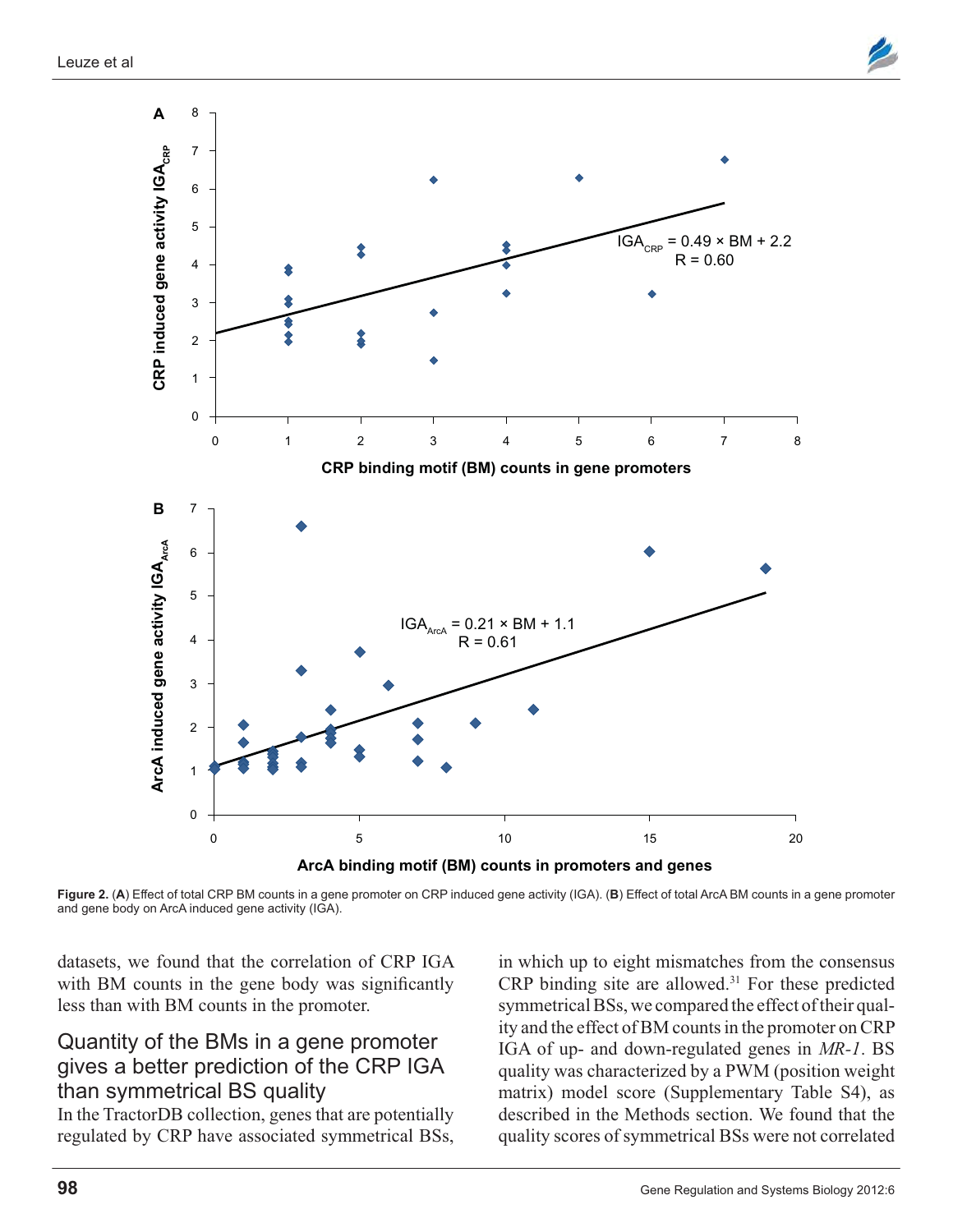

with transcriptional activity of either up- or downregulated genes. However, in both up- and downregulated genes, CRP IGA correlated significantly with promoter BM counts. BM counts accounted for 13% of the variability (R = 0.36,  $P = 2.85 \times 10^{-5}$ ) in transcriptional activation of up-regulated genes and 17% of the variability (R = -0.42,  $P = 1.84 \times 10^{-6}$ ) in transcriptional suppression of down-regulated genes. Thus, CRP induced changes in transcriptional activity of a gene in *MR-1* is more dependent on the number of promoter BM counts than on the quality of the symmetrical BS.

We further examined the effect of BM counts on CRP IGA in *E. coli* using the *E. coli* ROMA study (Supplementary Table S5). For *E. coli*, as for *MR-1*, BS quality was characterized by a PWM score (see Methods section for details). Both quality of the long symmetrical BS and quantity of the short BMs correlated with CRP IGA (Supplemental Table S5), but correlation was greater with BM counts (R = 0.37,  $P = 1.08 \times 10^{-8}$ ) than with BS quality (R = 0.32,  $P = 4.56 \times 10^{-7}$ ). Differences were more pronounced when only those CPR operons experimentally verified to be activated by CRP were considered. Correlation between BM counts and CRP IGA (R = 0.55,  $P = 1.02 \times 10^{-3}$ ) was significantly greater, but no significant correlation  $(R = 0.16, P = 0.37)$  between BS quality and CRP IGA was found. The results of the *E. coli* in vitro study are consistent with the results from the *MR-1* in vivo studies and suggest that BM quantity has a greater modulating effect on CRP IGA than does symmetrical BS quality.

#### Distribution of BMs in gene promoters and effects of BM locations on CRP IGA in *E. coli* and *MR-1*

In addition to quality of TF BSs, the location of BSs in gene promoters is another known factor that modulates transcriptional activity of genes. We compared the distribution of BMs in the promoters of *E. coli* and *MR-1* genes that are potentially regulated by CRP. All *E. coli* genes identified by the ROMA study as members of the CRP regulon and all *MR-1* genes identified as activated by CRP in the TractorDB database were examined. For each organism, total promoter BM counts in 10-nucleotide bins were summed across all identified genes (Supplementary Table S6)

as described in the Methods section. Figure 3A shows the distribution of BM counts as a function of distance from the transcription start codon (ATG distance) and illustrates that these organisms have a similar distribution of BM counts in promoters of known CRP-regulated genes. There is a significantly high correlation (R =  $0.71$ ,  $P = 8.60 \times 10^{-7}$ ) between *E. coli* and *MR-1* promoter BM counts in 10-nucleotide bins. This correlation suggests that *E. coli* and *MR-1* genes regulated by CRP share similarity in both coding regions and promoter structure. It raises the question of whether those bins with high BM counts might contain BMs with a stronger modulating effect on CRP IGA.

To address this question, we used CRP IGA values from the ROMA experiment in *E. coli* and from the CRP aerobic to anaerobic transition study in *MR-1* to examine the effect of BM location. We characterized the modulating effect of BM counts in each individual 10-nucleotide bin on CRP IGA by the correlation of BM counts to CRP IGA across all selected genes (Supplementary Table S6), as illustrated in Figure 3B. Correlation was significant for three *E. coli* bins, particularly the bin from  $-170$  to  $-161$  $(R = 0.39, P = 4.43 \times 10^{-7})$ . For *MR-1* the correlation was relatively low across all bins. Although promoters of CRP-activated genes in *MR-1* are enriched with BMs at locations similar to *E. coli*, the BMs at these locations are not necessary involved in the transcriptional activation under the experimental conditions of the study. In the *MR-1* dataset, the correlation of CRP IGA with BM counts in any individual bin was not as strong as the correlation with the total BM counts in the gene promoter. The modulating effect of BM location on CRP IGA was confirmed only in *E. coli* using data from the ROMA in vitro study.

## Synergetic effect of CRP, IHF, and ArcA binding motif counts on CRP IGA

Interaction between different regulators is another known factor modulating gene transcription. Although CRP has a dominant role in catabolite repression in *E. coli*, several other regulators using different mechanisms are known to be involved at different stages.<sup>33</sup> In *MR-1*, CRP is involved in transcriptional reprogramming of both carbon source utilization and respiration.29 Sophisticated crosstalk and regulatory coupling exist between transcriptional regulators involved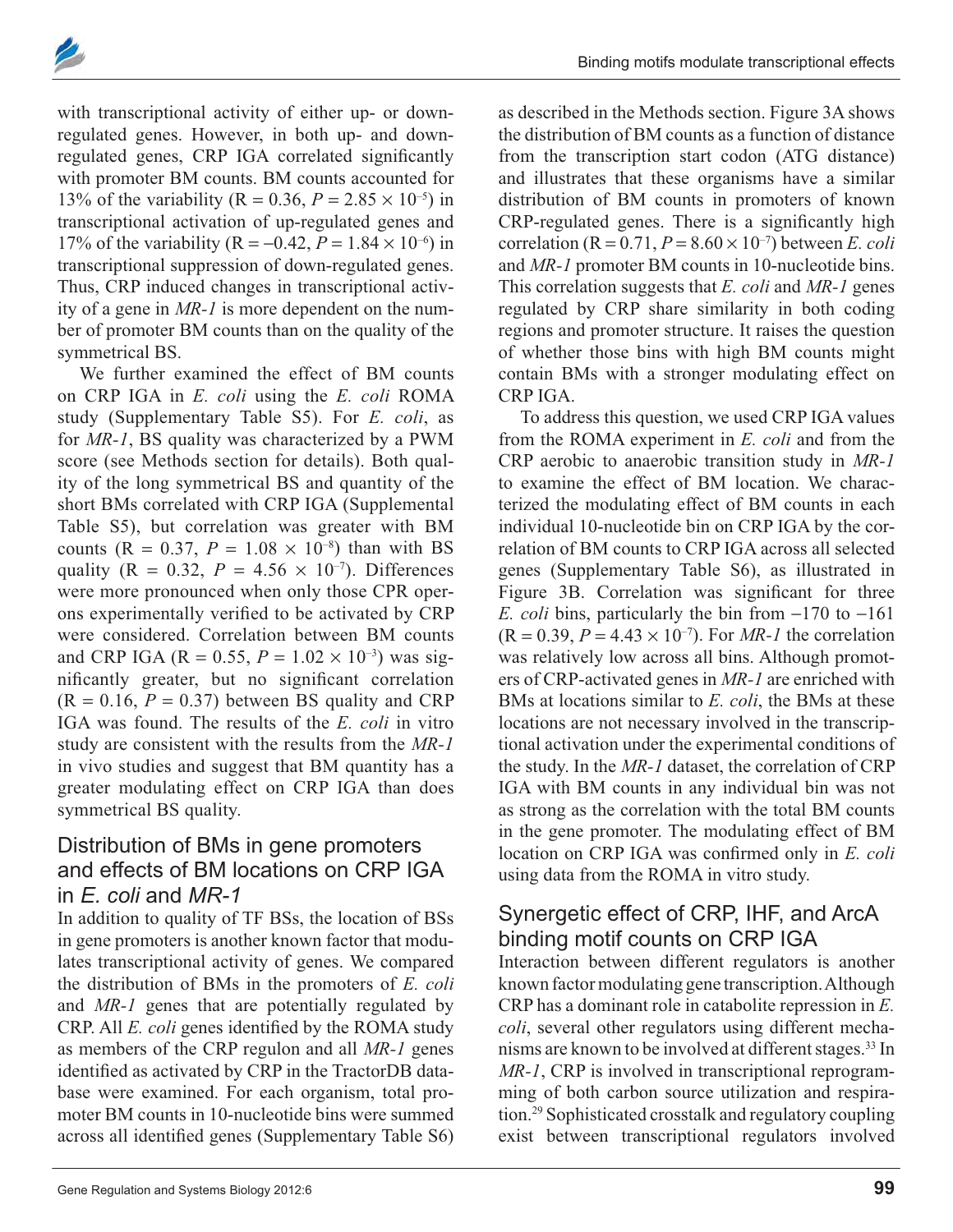



**Figure 3.** (**A**) Distribution of binding motifs (BMs) in bins of size 10 (nucleotides) for CRP-activated genes in *E. coli* and *MR-1* as a function of the ATG distance (distance from the transcription start codon). (**B**) The modulating effect of BM counts in bins of size 10 (nucleotides) on CRP induced gene activity (IGA). **Notes:** The modulating effect for each bin is characterized by the correlation between BM counts and CRP IGA, which was calculated using results from the ROMA experiment with *E. coli* and the microarray study with the *MR-1 crp* mutant as described in the Methods and Results sections.

in both processes.<sup>34</sup> ArcA is a known regulator of oxygen response and respiration in *MR-1*, 2,35,36 and is, therefore, a plausible co-regulator with CRP in gene transcription. Recent studies also suggest that epigenetic factors involving histone-like proteins, such as FIS, HNS, and IHF, are involved in transcriptional control by  $CRP^{37-39}$  These observations led us to examine the co-regulatory effects of ArcA and IHF on CPR IGA. For CRP up-regulated genes, we calculated correlations between BM counts for each of the three regulators and CRP IGA (see Methods section for details). The correlation coefficients for ArcA and IHF BM counts are low,  $R = 0.09$  and  $R = 0.13$ , respectively, but statistically significant  $(P = 0.01)$ ,

suggesting that ArcA and IHF BM counts may have a small positive effect on CPR IGA. These correlation coefficients are about half the size of the correlation coefficient for CRP BM counts with CRP IGA. To evaluate the synergetic effect of CRP, ArcA, and IHF BM counts on CRP IGA we used a step-wise multiple regression analysis that compared linear, non-linear, and interaction effects of the transcription factors on IGA (see Methods section for details). We found that of the nine initial variables representing these effects, only three variables were significant, namely, the positive 2nd degree polynomial effect of CRP BM counts, the positive interaction effect of CRP and IHF BM counts, and the negative linear effect of ArcA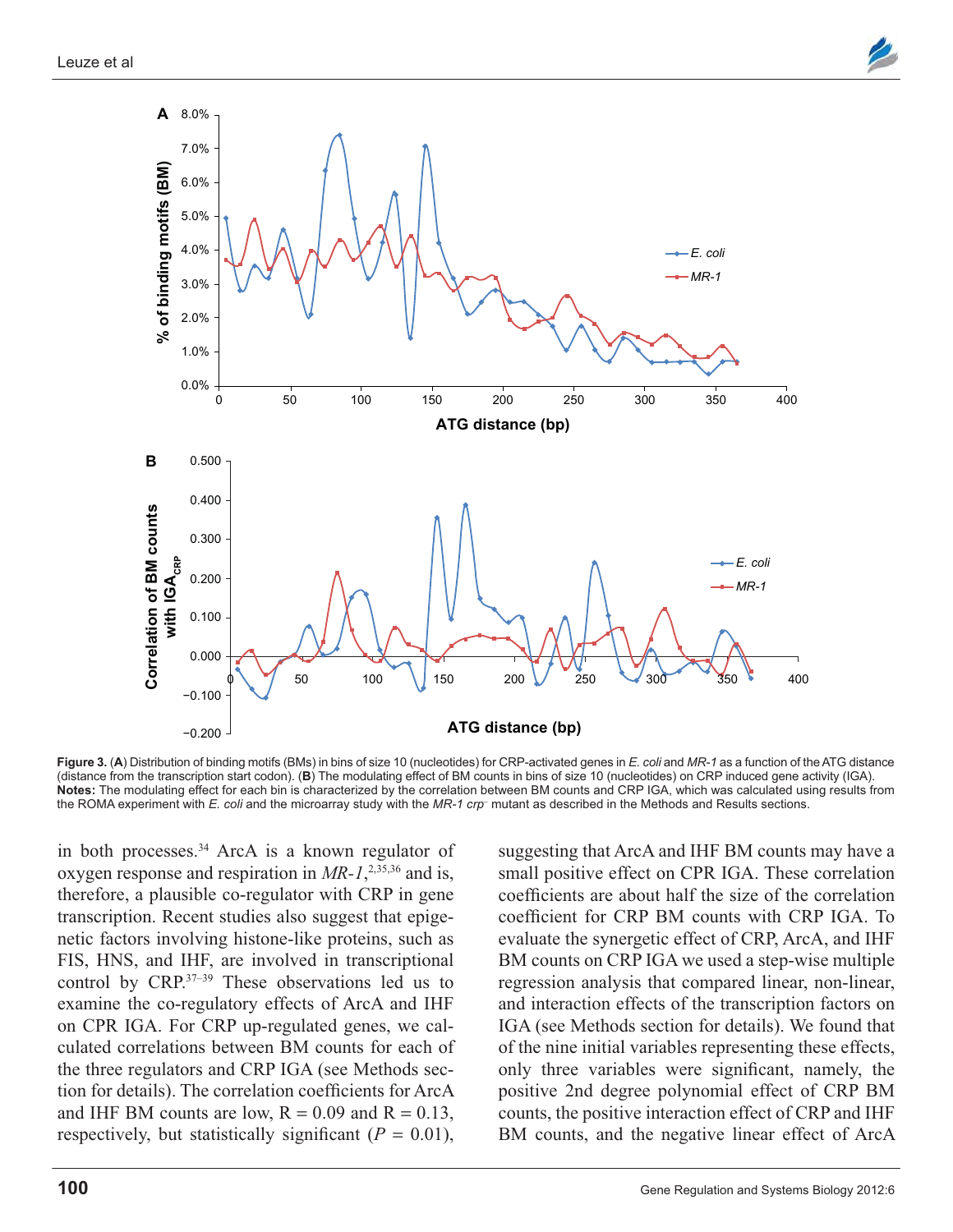

BM counts. The analysis produced the following fitting line, with correlation  $R = 0.25$ , for CRP IGA:

$$
\begin{aligned} \mathrm{IGA} & = 0.0014 \times \mathrm{BM}_{_{CRP}}^2 - 0.0033 \times \mathrm{BM}_{_{ArcA}} + 0.00035 \\ & \times \mathrm{BM}_{_{CRP}} \times \mathrm{BM}_{_{IHF}} \end{aligned}
$$

where IGA is the CRP IGA given as  $log<sub>2</sub>$  ratio of gene expression in  $crp^+$  to  $crp^-$  strains; BM<sub>ArcA</sub>, BM<sub>CRP</sub>, and  $BM<sub>HHF</sub>$  are binding motif counts for regulators ArcA, CRP, and IHF, respectively. This regression model confirms a strong non-linear effect of CRP on gene transcription under the conditions of the experimental studies. It also indicates that the histone like protein IHF likely affects CRP-induced transcription of some genes through interaction with CRP, and does not exert an independent transcriptional effect. The transcriptional effect of the global regulator ArcA is likely independent and opposite the effect of CRP for the same genes. The regression model's correlation coefficient  $(R = 0.25)$  indicates that it explains only a portion of CRP IGA. To develop a more robust model, there are other regulatory mechanisms that must be considered.

## Explanation of the results in terms of the model of CRP transcriptional regulation

Results of this study indicate that the total number of BMs for various bacterial global regulators, such as CRP and ArcA, are important characteristics of the gene promoter. These numbers predicted levels of CRP IGA better than quality or location of symmetrical BSs, indicating that even BMs that are rather distant from the transcription initiation site may produce a regulatory effect and facilitate gene activity. The study considered two different bacterial organisms, two different experimental technologies, and three different transcription factors. The results in combination with recent reports on biochemical mechanisms of CRP transcriptional activation<sup>25</sup> support a regulatory model that involves DNA bending in transcriptional activation. They indicate that specific sets of BMs in the promoter may encode information affecting not only the affinity of CRP binding to DNA, but also the geometry of the CRP/ DNA complex and thus provide additional epigenetic control of gene expression. The importance of distant BMs for transcriptional activity is consistent with observations that flanking sequences can affect the

energetics of DNA/CRP complex formation and the geometry of a CRP-induced bend in DNA.<sup>40</sup> DNA bending is the most plausible architectural mechanism for bringing distantly located BMs into play.

The computationally predicted synergetic effect of CRP and IHF BMs on CRP IGA in the *MR-1* study suggests that IHF may cooperate with CRP in transcriptional regulation. A potential mechanism for this cooperation may be additional bending of the DNA promoter.41 By introducing bending, IHF can affect geometry of the DNA/CRP complex, stabilizing, weakening, or preventing binding of CRP to DNA. In this way IHF may exert an additional level of regulatory control on CRP IGA that is similar to epigenetic control in eukaryotes. Bending of DNA by CRP and IHF may bring distantly bound CRP or other activators into contact with RNA polymerase and thus initiate transcription, or it may change the accessibility of BSs to transcription factors. The synergetic effect of ArcA predicted by the regression model is different from the effect of IHF. ArcA may work independently from CRP under the conditions of the experimental studies, perhaps preventing CRP/DNA complex formation at some promoters. Additional experiments will be necessary to validate the computational predictions.

## **Conclusions**

## Transcriptional fine-tuning

Although transcription activation by CRP at the simplest CRP-dependent promoters requires only one DNA binding site and no co-regulators, $42$  in general gene activation by CRP involves additional molecular mechanisms to fine-tune the expression level of each individual gene for the same concentration of CRP. Our findings indicate that variability in the number of BMs in gene promoters and DNA bending by CRP and IHF may be important genomic mechanisms for this fine-tuning. DNA bending is surprisingly similar to that observed in eukaryotes, which have a complex dynamic chromatin structure. Through remodeling of chromatin structure, eukaryotes change TF accessibility to different BSs and, in this way, achieve variability in the expression of genes responding to the same level of a transcription factor.<sup>43</sup> Our results suggest that even though bacteria do not have a sophisticated nucleosome structure, these organisms may utilize bending of DNA by global regulators to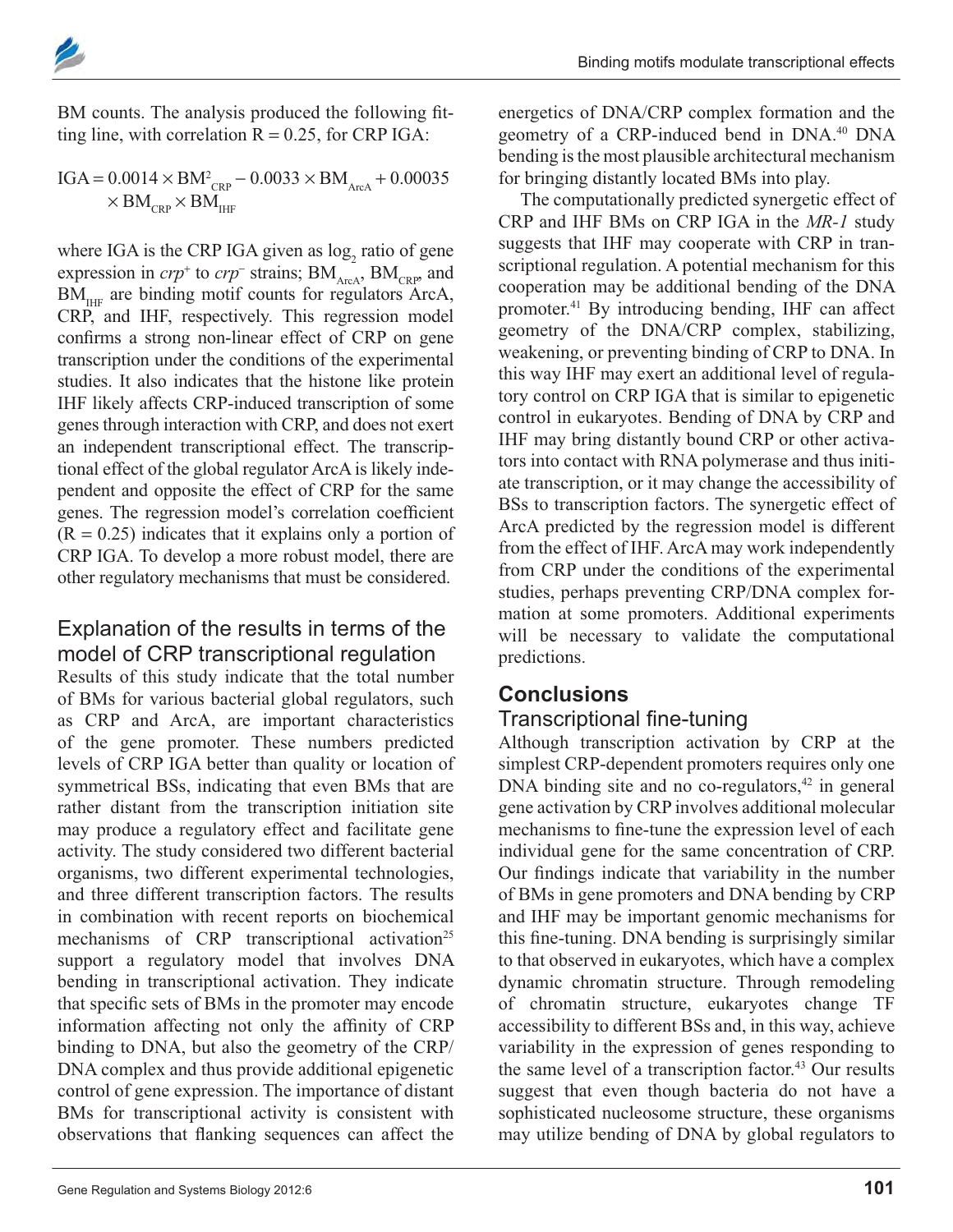

change accessibility of BSs and, in this way, adjust the level of gene expression to the environmental stimulus. Another mechanism for fine-tuning the CRP IGA may be binding of cAMP to the TF and the concentration of cAMP in the cell. There are multiple cAMP binding sites in CRP and occupancy of these sites modifies the affinity of CRP for DNA binding sites.<sup>44</sup> The more diverse the set of CRP BMs in the gene promoter, the more intricate the control of gene expression implemented by cAMP-related mechanisms.

#### Why the correlation is low

Results of this study suggest that a set of mechanisms may modulate the effect of a TF on gene expression, and that the influence of each mechanism may vary for different transcription factors, different organisms, and different environmental conditions. Even for the same conditions, we have observed a strong time-dependent effect of CRP at some promoters with high BM counts. Microarray measurements made at different time points, even under similar conditions, may produce opposite results, gene activation or suppression. Such time-dependent patterns of gene expression are not easily quantified and may introduce significant errors in computational predictions. Variation of expression over time may be a reason for the low correlation of BM counts with CRP or ArcA IGA. Time-dependent patterns may also explain contradictory identification of genes regulated by a TF in experimental studies. Different large-scale studies to identify TF BSs often find different sets of genes regulated by the TF. An example is two studies to identify ArcA BSs in *E. coli* using transcriptional profiling of an ArcA mutant strain.<sup>45,46</sup> Although some discrepancies among studies may result from experimental errors, there is a plausible biological explanation of this phenomenon. Some differences may be attributed to different cellular mechanisms of transcription regulation discussed in the previous sections. Inevitable variations in experimental conditions may result in different epigenetic states of bacterial DNA and may, therefore, produce different time-dependent expression patterns for genes regulated by the same level of the TF. In addition to transcriptional regulation by CRP, many genes can be regulated post-transcriptionally. For these genes, their level of expression may be slightly diminished or even

unaffected in the *crp*<sup>-</sup> mutant strain. Transcription of adenylate cyclase CyaA, for example, which synthesizes cAMP from ATP, is only slightly decreased in *crp* mutants, although the reintroduction of CRP increases the transcription four- to five-fold.47 As this example demonstrates, the actual effect of a TF on gene transcription is not accurately characterized by measuring an average ratio of gene expression in wild type versus mutant.

#### Improved computational modeling

Quantification of gene expression in terms of BM counts may provide a means to improve computational modeling of transcriptional regulatory networks and to reveal principles of transcriptional regulation. Existing computational algorithms combining microarray data for mRNA expression and transcription factor occupancy to identify regulatory networks consider only linear effects of BM counts on gene transcription.<sup>10,11</sup> This study demonstrates that for some transcription factors, such as CRP, this effect may be nonlinear. Adding nonlinearity may improve the predictive capability of the computational model. Another potential application of the results may be the development of improved algorithms for locating TF BSs in prokaryotic promoters using TF BMs to supplement direct identification of long BSs.

## **Methods**

#### Estimation of CRP and ArcA induced gene activity from microarray experiments

Three datasets from microarray experiments were analyzed to evaluate the effects of CRP and ArcA on transcriptional activity in two bacterial species, *Shewanella oneidensis MR-1* and *E. coli*. The number of CRP and ArcA binding sites, their quality, and their locations within gene promoters were considered. In each dataset, the effect of a regulator (CRP or ArcA) on transcriptional activity of a gene was estimated by calculating the  $log<sub>2</sub>$  ratio of expression levels in the regulator positive (wild type strain) and the regulator negative (mutant strain) for each time point or biological replicate. Overall transcriptional effect for each gene was estimated by averaging the  $log<sub>2</sub>$ ratios across time points or replicates. This average ratio will be referred to as the CRP/ArcA induced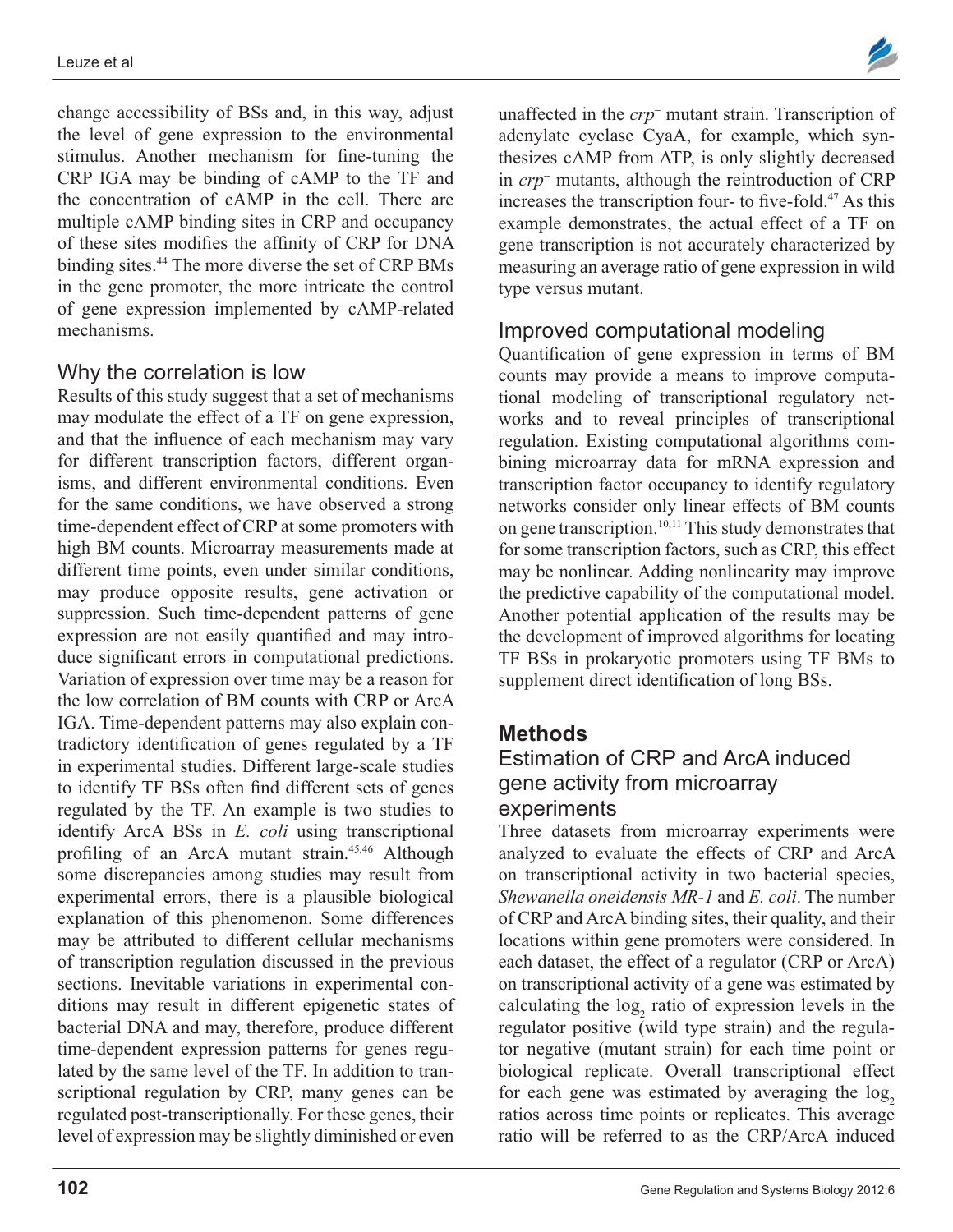

gene activity or IGA. The relationships between IGA and various computationally derived characteristics of gene promoters, including binding site counts, quality, and locations were determined by correlation and regression analysis. For each operon, only the IGA of the first gene was included in the statistical analysis, since unequal levels of expression among genes of the same operon are common, likely because of putative internal promoters or because of alternative regulatory mechanisms controlling gene expression within operons.<sup>48</sup> In the following sections we give a brief description of the experimental studies used to characterize CRP/ArcA IGA.

**CRP induced gene activity in** *Shewanella oneidensis MR-1***.** This is a study of a time-series transition from aerobic growth with lactate to anaerobic growth with fumarate in a *crp*<sup>-</sup> mutant strain of *S. oneidensis MR-1* and in a wild type strain using an Affymetrix microarray. Growth of the strains was implemented in a bioreactor in modified M1 minimal media in two biological replicates with sampling and transcriptional profiling at various time points: 0, 20, 40, 60, 90, 120 min, 4, 8, 12, 24 h, steady-state.

**ArcA induced gene activities in** *Shewanella oneidensis MR-1***.** This study of *S. oneidensis MR-1* compares the growth of *arcA*<sup>+</sup> and *arcA*<sup>-</sup> MR-1 strains in aerobic and anaerobic conditions.2 A homemade microarray with oligonucleotide probes from 99% of all predicted genes in the *S. oneidensis* genome was used to measure gene expression. Probes were printed in duplicate onto Telechem Superamine slides. Genes that were significantly up- or down-regulated in the ArcA mutant strains were considered putative candidates for activation or suppression by ArcA, respectively. To decrease the rate of false positive candidates for regulation by ArcA, only genes with  $log<sub>2</sub>$  ratios more than 0.2 or less than 0.2 were included in the analysis.

**CRP induced gene activities in**  $E$ **, coli**, In this study,<sup>7</sup> run-off transcription/microarray analysis (ROMA), was used to identify CRP regulated promoters. This technique found 176 operons activated by CRP in vitro*.* Using descriptors from the study, 167 genes, each located first in one of the 176 activated operons, were identified. To characterize the effect of CRP binding on transcriptional activity in vitro, average ratios of the number of RNA transcripts in the wild type CRP reaction versus the control reaction were calculated.

#### Selection of the binding motif consensus for CRP, ArcA, and IHF

Consensus sequences for the binding motifs were selected based on the three most conserved nucleotide bases in the known BS of the TF. To find this core of three base pairs, we used RSAT tools $49$  to search for occurrences of all possible three nucleotide oligomers in known BSs and in promoters of the corresponding genes listed in RegulonDB.22 Conservation of bases in known long symmetrical BSs and representation of three nucleotide oligomers in BSs and gene promoters were considered in constructing BM consensus sequences (Table 1). Each BM is comprised of a three base pair core and two flanking regions. No substitutions were allowed in the central core sequence and in the weak bases directly adjacent to the core. A maximum of two substitutions were allowed in the remaining bases. Our rule for BM substitution was influenced by recent observations in yeast, namely, that substitutions involving Adenine are unlikely to change expression patterns, while substitutions involving Guanine tend to alter expression patterns.<sup>19</sup>

#### Counting the TF binding motifs

Experimental data from the aforementioned studies on TF IGA were supplemented with counts of the binding motifs (BM counts) in the upstream regions of the genes. FastA nucleotide sequences of *MR-1* and *E. coli* were downloaded from Genbank to use

**Table 1.** Known CRP, ArcA, and IHF binding site consensus sequences and their binding motifs in *E. coli* derived from analysis of RegulonDB data.

| ΤF         | Known consensus                | <b>Reference</b> | <b>Short BS consensus</b> |  |  |
|------------|--------------------------------|------------------|---------------------------|--|--|
| <b>CRP</b> | 5'-AAATGTGATCTAGATCACATTT-3'   | 24               | wWCACWwww                 |  |  |
| ArcA       | 5'-WGTTAATTAW-3'               | 46               | wWAACWwww                 |  |  |
|            | 5'-GTTAATTAAAT <b>GTT</b> A-3' | 45               |                           |  |  |
| <b>IHF</b> | 5'-WATCARXXXXTTR-3'            | 41               | wWATCWwww                 |  |  |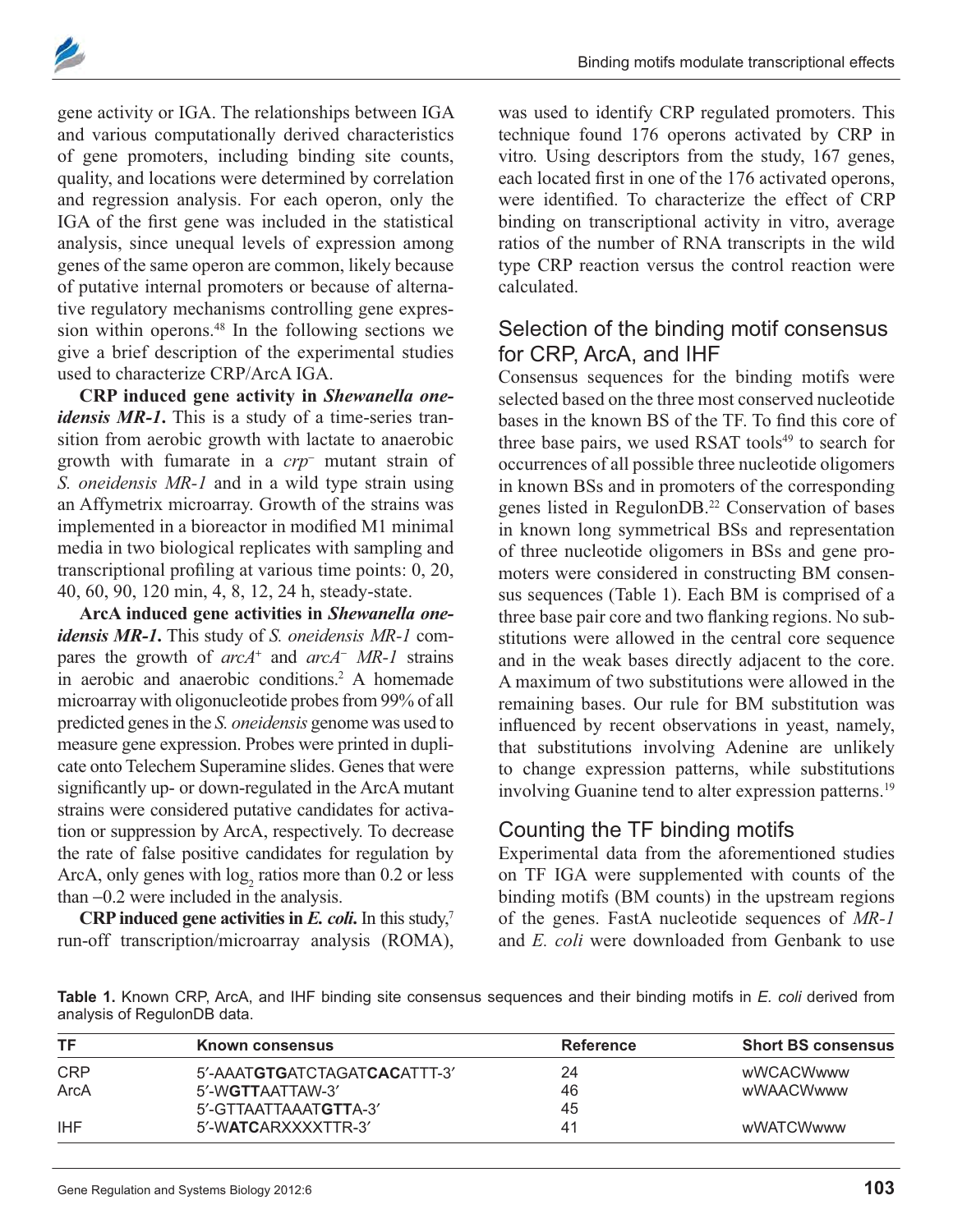

| <b>TF</b>  | Org       | <b>Technology</b>                         | Design and<br>conditions                                                                                                                                 | <b>Modulating</b><br>factor                                                           | <b>Reg</b>       | Max<br><b>BS</b> | <b>Num</b><br>genes | $\mathsf{R}$ | P-value                               |
|------------|-----------|-------------------------------------------|----------------------------------------------------------------------------------------------------------------------------------------------------------|---------------------------------------------------------------------------------------|------------------|------------------|---------------------|--------------|---------------------------------------|
|            | ArcA MR-1 | Homemade<br>oligonucleotide<br>microarray | arcA+ vs. arcA-anaerobic<br>growth                                                                                                                       | <b>BM</b> counts in<br>gene promoters                                                 | ♠                | 18               | 306                 | 0.26         | $4.05 \times 10^{-6}$                 |
|            | ArcA MR-1 |                                           | $^{\prime\prime}$                                                                                                                                        | $^{\prime\prime}$                                                                     | ♦                | 18               | 339                 | $-0.19$      | $7.32 \times 10^{-4}$                 |
| ArcA       | $MR-1$    | $^{\prime\prime}$                         | $arcA+$ vs. $arcA-$<br>aerobic growth                                                                                                                    | $^{\prime\prime}$                                                                     | ♠                | 18               | 317                 | 0.16         | $3.24 \times 10^{-3}$                 |
| ArcA       | MR-1      | $^{\prime\prime}$                         |                                                                                                                                                          | $^{\prime\prime}$                                                                     | ♦                | 16               | 335                 | $-0.16$      | $3.22 \times 10^{-3}$                 |
| <b>CRP</b> | $MR-1$    | Affymetrix<br>microarray                  | crp <sup>+</sup> vs. crp <sup>-</sup> transition<br>from aerobic growth<br>with lactate to anaerobic<br>growth with fumarate,<br>11 time points          | $^{\prime\prime}$                                                                     | ♠                | 20               | 754                 | 0.20         | $1.73 \times 10^{-8}$                 |
| <b>CRP</b> | $MR-1$    | $^{\prime\prime}$                         |                                                                                                                                                          | $^{\prime\prime}$                                                                     | ↓                | 10               | 1046                | $-0.10$      | $1.32 \times 10^{-3}$                 |
| <b>CRP</b> | $MR-1$    | $^{\prime\prime}$                         | $^{\prime\prime}$                                                                                                                                        | <b>BM</b> counts in<br>promoters of<br>genes predicted<br>by TractorDB                | ♠                | 13               | 70                  | 0.35         | $2.85 \times 10^{-5}$                 |
| <b>CRP</b> | $MR-1$    | $^{\prime\prime}$                         | $^{\prime\prime}$                                                                                                                                        |                                                                                       |                  | 9                | 85                  | $-0.42$      | $1.84 \times 10^{-6}$                 |
| <b>CRP</b> | $MR-1$    | $^{\prime\prime}$                         | $^{\prime\prime}$                                                                                                                                        | Symmetrical<br><b>BS</b> counts in<br>promoters of<br>genes predicted<br>by TractorDB | ♠                | 6                | 69                  | 0.51         | $4.07 \times 10^{-6}$                 |
| <b>CRP</b> | $MR-1$    | $^{\prime\prime}$                         | $^{\prime\prime}$                                                                                                                                        |                                                                                       | ↓                | 6                | 85                  |              | $-0.46$ 6.9 $\times$ 10 <sup>-6</sup> |
| <b>CRP</b> |           | E. coli ROMA                              | RNA transcripts in wild-type<br>CRP reaction vs. control<br>reaction; the effect of CRP<br>binding to the gene promoter<br>on the gene activity in vitro | BM counts in<br>gene promoters                                                        | ♠                | 10               | 167                 | 0.60         | $1.27 \times 10^{-3}$                 |
| <b>CRP</b> | E. coli   | $^{\prime\prime}$                         | $^{\prime\prime}$                                                                                                                                        | Quality score of<br>symmetrical BS                                                    | $\blacktriangle$ |                  | 122                 | 0.16         | 0.37                                  |

**Table 2.** Statistical characterization of the modulating effects of TF BS or BM counts in the gene promoter on the induced changes in gene expression.

in determining BM counts. Only the first gene of an operon was considered in the analysis. Operons in *MR-1* were predicted using the algorithm described by Dam et al.<sup>50</sup> Regulon $DB^{22}$  was used to define operons and TF binding sites for *E. coli*. For each gene, BM counts across all selected genes were collected in a variety of regions in the promoter (upstream intergenic region of the gene), in the coding sequence, and in different bins relative to the transcription start codon, including  $1..30, -370...$  and in the 37 bins of size 10 from  $-370$ .  $-361$  to  $-10$ .  $-1$ .

## Characterization of binding site quality

Position weight matrix (PWM) models were used to characterize the quality of CRP BSs in both *MR-1* and *E. coli*. In *MR-1*, all full, symmetric CRP BSs

from TractorDB were used to construct the PWM model (Supplementary Table S4). For *E. coli*, CRP BS quality scores reported in the Zheng et al study<sup>7</sup> were used. These scores were derived from PWM models described by Tan et al.<sup>51</sup> For validation, these PWM models were compared with a PWM model constructed from CRP binding sequences in *E. coli* experimentally verified by ChIP-chip analysis.<sup>52</sup>

#### Statistical analysis

Information on BM counts for each gene in *MR-1* and *E. coli* was supplemented by CRP or ArcA IGA calculated from experimental data. Data for up- and down-regulated genes in each organism and for each TF were analyzed separately. Pairwise Pearson correlations were calculated between the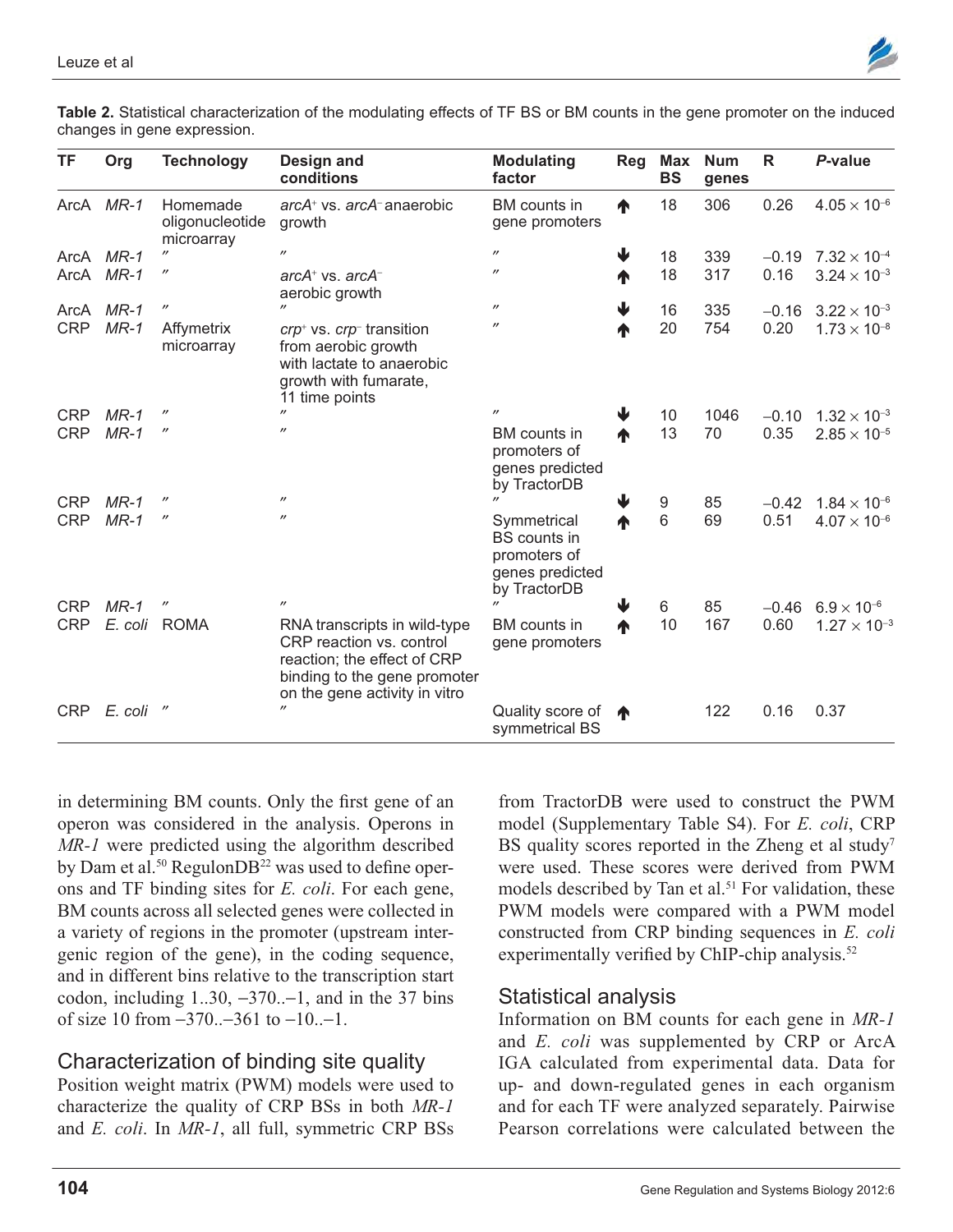

parameters in each dataset to find their relationship. Significance of the correlation was characterized by *P*-value and by comparison of the calculated coefficient with the coefficient calculated by permutations for the same number of randomly selected genes from the dataset. The R statistical package was used to sample 1000 sets of genes for each dataset in order to calculate the correlation between IGA and BM counts. The distribution of the resulting 1000 correlation coefficients was compared with a normal distribution characterized by the average and the standard deviation of the correlation coefficients. These parameters were then used to calculate a *t*-statistic to estimate the significance of the correlation in the selected genes.

The synergetic effects of CRP, ArcA, and IHF BM counts  $(BM_{CRP}, BM_{ArcA}, BM_{IHF})$  on CRP IGA were determined by stepwise multiple regression (Supplementary Table S7) in which BM counts for these regulators were independent predictor variables and CRP IGA (calculated from the experimental data) was a dependent variable. We compared not only linear effects of the independent variables, but also their interactions and non-linear (2nd degree polynomial) effects on the dependent variable. Specifically, the regression model was

 $\text{IGA} = \text{a}_{\text{o}} + \text{a}_{\text{1}} \times \text{BM}_{_{\text{CRP}}} + \text{a}_{\text{2}} \times \text{BM}_{_{\text{ArcA}}} + \text{a}_{\text{3}} \times \text{BM}_{_{\text{IHF}}}$  $a_4 \times \text{BM}_{\text{~CRP}}^2 + a_5 \times \text{BM}_{\text{~ArcA}}^2 + a_6 \times \text{BM}_{\text{~IHF}}^2$  $+ a_7^2 \times BM_{CRP} \times BM_{ArcA} + a_8 \times BM_{CRP}$  $\times$  BM<sub>IHF</sub> +  $a_{9} \times$  BM<sub>ArcA</sub>  $\times$  BM<sub>IHF</sub>

where  $a_0, a_1, ..., a_9$  are fitting coefficients. At each step of the analysis, each coefficient of a model term representing a linear, non-linear, or interaction effect was evaluated by its *t*-statistic value, the ratio of the coefficient to its standard error, and the dependent variable with the minimum input, indicated by the minimum *t*-statistic, was removed from the set of dependent variables. Multiple regression analysis was repeated until only variables with significant *t*-statistic values were left in the fitting line.

## **Acknowledgements**

The authors would like to thank Tim Gardner and his group for providing unpublished microarray data on *crp*– mutant strain of *S. oneidensis MR-1* for the analysis.

## **Author Contributions**

TVK conceived the study; MRL, TVK, MHS, ASB, and ECB designed the study; ASB contributed experimental data; MRL, TVK, and MHS analyzed the data; MRL, TVK, and ECB wrote the paper. All authors reviewed and approved the final manuscript.

## **Funding**

This research was sponsored by the Genomic Science Program, U.S. Department of Energy, Office of Science, Biological and Environmental Research, as part of the BioEnergy Science Center and the Plant Microbe Interfaces Scientific Focus Area. Oak Ridge National Laboratory is managed by the University of Tennessee-Battelle, LLC, for the U.S. Department of Energy under contract DE-AC05-00OR22725. The Pacific Northwest National Laboratory is operated by Battelle Memorial Institute for the U. S. Department of Energy under contract DE-AC05-76RL01830.

This work was supported by Department of Energy.

#### **Disclosures**

As a requirement of publication author(s) have provided to the publisher signed confirmation of compliance with legal and ethical obligations including but not limited to the following: authorship and contributorship, conflicts of interest, privacy and confidentiality and (where applicable) protection of human and animal research subjects. The authors have read and confirmed their agreement with the ICMJE authorship and conflict of interest criteria. The authors have also confirmed that this article is unique and not under consideration or published in any other publication, and that they have permission from rights holders to reproduce any copyrighted material. Any disclosures are made in this section. The external blind peer reviewers report no conflicts of interest.

#### **References**

- 1. Liang W, Silva AJ, Benitez JA. The cyclic AMP receptor protein modulates colonial morphology in Vibrio cholerae. *Appl Environ Microbiol*. 2007;73:7482–7.
- 2. Gao H, Wang X, Yang ZK, Palzkill T, Zhou J. Probing regulon of ArcA in Shewanella oneidensis *MR-1* by integrated genomic analyses. *BMC Genomics*. 2008;9:42.
- 3. Guest JR, Green J, Irvine AS, Spiro S. The FNR modulon and FNR- regulated gene expression. In: Lin ECC, Lynch AS, editors. *Regulation of Gene Expression in Escherichia coli*. New York: Chapman & Hall; 1996:317–42.
- 4. Narasimhan C, LoCascio P, Uberbacher E. Background rareness-based iterative multiple sequence alignment algorithm for regulatory element detection. *Bioinformatics*. 2003;19:1952–63.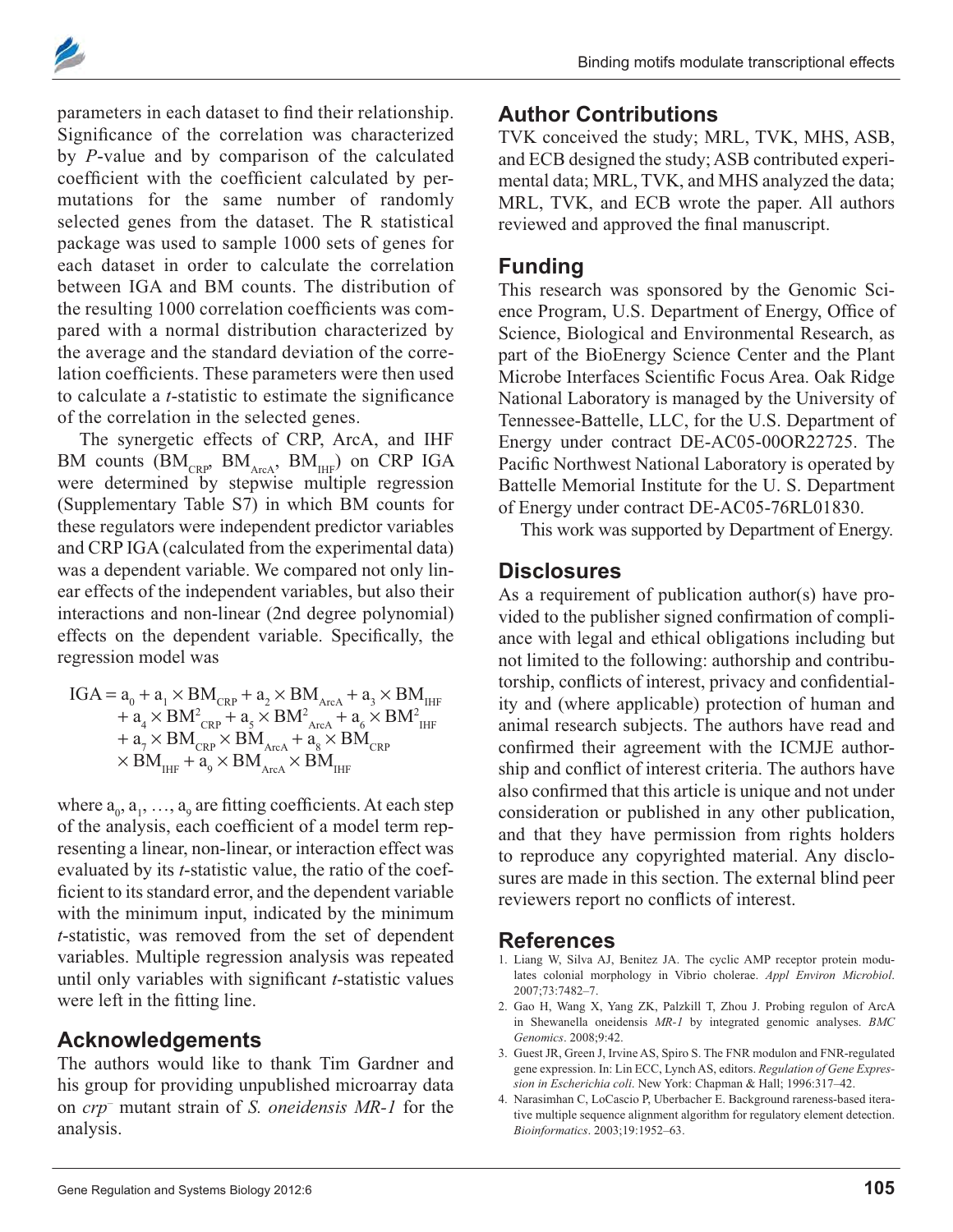

- 5. Tompa M, Li N, Bailey TL, et al. Assessing computational tools for the discovery of transcription factor binding sites. *Nat Biotechnol.* 2005;23: 137–44.
- 6. Siggia ED. Computational methods for transcriptional regulation. *Curr Opin Genet Dev*. 2005;15:214–21.
- 7. Zheng D, Constantinidou C, Hobman JL, Minchin SD. Identification of the CRP regulon using in vitro and in vivo transcriptional profiling. *Nucleic Acids Res*. 2004;32:5874–93.
- 8. Xie X, Lu J, Kulbokas EJ, et al. Systematic discovery of regulatory motifs in human promoters and 3' UTRs by comparison of several mammals. Nature. 2005;434:338–45.
- 9. Babu MM, Lang B, Aravind L. Methods to reconstruct and compare transcriptional regulatory networks. *Methods Mol Biol*. 2009;541:163–80.
- 10. Bussemaker HJ, Li H, Siggia ED. Regulatory element detection using correlation with expression. *Nat Genet*. 2001;27:167–71.
- 11. Gao F, Foat BC, Bussemaker HJ. Defining transcriptional networks through integrative modeling of mRNA expression and transcription factor binding data. *BMC Bioinformatics*. 2004;5:31.
- 12. Nguyen DH, D'haeseleer P. Deciphering principles of transcription regulation in eukaryotic genomes. *Mol Syst Biol*. http://www.nature.com/msb/journal/ v2/n1/full/msb4100054.html. 2006;2:2006.0012.
- 13. Jacob F, Monod J. Genetic regulatory mechanisms in the synthesis of proteins. *J Mol Biol*. 1961;3:318–56.
- 14. Bulger M, Groudine M. Enhancers: the abundance and function of regulatory sequences beyond promoters. *Dev Biol*. 2010;339:250–7.
- 15. Beatty CM, Browning DF, Busby SJ, Wolfe AJ. Cyclic AMP receptor protein-dependent activation of the Escherichia coli acsP2 promoter by a synergistic class III mechanism. *J Bacteriol*. 2003;185:5148–57.
- 16. Miroslavova NS, Mitchell JE, Tebbutt J, Busby, SJ. Recruitment of RNA polymerase to Class II CRP-dependent promoters is improved by a second upstream-bound CRP molecule. *Biochem Soc Trans*. 2006;34:1075–8.
- 17. Harbison CT, Gordon DB, Lee TI, et al. Transcriptional regulatory code of a eukaryotic genome. *Nature*. 2004;431:99–104.
- 18. Lee TI, Rinaldi NJ, Robert F, et al. Transcriptional regulatory networks in Saccharomyces cerevisiae. *Science*. 2002;298:799–804.
- 19. Lapidot M, Mizrahi-Man O, Pilpel Y. Functional characterization of variations on regulatory motifs. *PLoS Genet*. 2008;4:e1000018.
- 20. Schultz SC, Shields GC, Steitz TA. Crystal structure of a CAP-DNA complex: the DNA is bent by 90 degrees. *Science*. 1991;253:1001–7.
- 21. Chen S, Gunasekera A, Zhang X, Kunkel TA, Ebright RH, Berman HM. Indirect readout of DNA sequence at the primary-kink site in the CAP-DNA complex: alteration of DNA binding specificity through alteration of DNA kinking. *J Mol Biol*. 2001;314:75–82.
- 22. Salgado H, Gama-Castro S, Peralta-Gil M, et al. RegulonDB (version 5.0): Escherichia coli K-12 transcriptional regulatory network, operon organization, and growth conditions. *Nucleic Acids Res*. 2006;34:D394–7.
- 23. Krummenacker M, Paley S, Mueller L, Yan T, Karp PD. Querying and computing with BioCyc databases. *Bioinformatics*. 2005;21:3454–5.
- 24. Gaston K, Kolb A, Busby S. Binding of the Escherichia coli cyclic AMP receptor protein to DNA fragments containing consensus nucleotide sequences. *Biochem J*. 1989;261:649–53.
- 25. Lin SH, Lee JC. Determinants of DNA bending in the DNA-cyclic AMP receptor protein complexes in Escherichia coli. *Biochemistry*. 2003;42:4809–18.
- 26. Charania MA, Brockman KL, Zhang Y, et al. Involvement of a membranebound class III adenylate cyclase in regulation of anaerobic respiration in Shewanella oneidensis *MR-1*. *J Bacteriol*. 2009;191:4298–306.
- 27. Brynildsen MP, Liao JC. An integrated network approach identifies the isobutanol response network of Escherichia coli. *Mol Syst Biol*. 2009; 5:277.
- 28. Karpinets TV, Romine MF, Schmoyer DD, et al. Shewanella knowledgebase: integration of the experimental data and computational predictions suggests a biological role for transcription of intergenic regions. *Database (Oxford)*. 2010:baq012.
- 29. Saffarini DA, Schultz R, Beliaev A. Involvement of cyclic AMP (cAMP) and cAMP receptor protein in anaerobic respiration of Shewanella oneidensis. *J Bacteriol*. 2003;185:3668–71.
- 30. Zhang Y, McEwen AE, Crothers DM, Levene SD. Analysis of in-vivo LacR-mediated gene repression based on the mechanics of DNA looping. *PLoS One*. 2006;1:e136.
- 31. Guía MH, Pérez AG, Angarica VE, Vasconcelos AT, Collado-Vides J. Complementing computationally predicted regulatory sites in Tractor\_DB using a pattern matching approach. *In Silico Biol*. 2005;5:209–19.
- 32. Iuchi S, Lin ECC. arcA (dye), a global regulatory gene in Escherichia coli mediating repression of enzymes in aerobic pathways. *Proc Natl Acad Sci U S A*. 1988;85:1888–92.
- 33. Perrenoud A, Sauer U. Impact of global transcriptional regulation by ArcA, ArcB, Cra, Crp, Cya, Fnr, and Mlc on glucose catabolism in Escherichia coli. *J Bacteriol*. 2005;187:3171–9.
- 34. Driscoll ME, Romine MF, Juhn FS, et al. Identification of diverse carbon utilization pathways in Shewanella oneidensis *MR-1* via expression profiling. *Genome Inform*. 2007;18:287–98.
- 35. Gralnick JA, Brown CT, Newman DK. Anaerobic regulation by an atypical Arc system in Shewanella oneidensis. *Mol Microbiol*. 2005;56: 1347–57.
- 36. Vanrobaeys F, Devreese B, Lecocq E, Rychlewski L, De Smet L, Van Beeumen J. Proteomics of the dissimilatory iron-reducing bacterium Shewanella oneidensis *MR-1*, using a matrix-assisted laser desorption/ ionization-tandem-time of flight mass spectrometer. *Proteomics*. 2003;3: 2249–57.
- 37. Galán B, Manso I, Kolb A, García JL, Prieto MA. The role of FIS protein in the physiological control of the expression of the Escherichia coli meta-hpa operon. *Microbiology*. 2008;154:2151–60.
- 38. Sclavi B, Beatty CM, Thach DS, Fredericks CE, Buckle M, Wolfe AJ. The multiple roles of CRP at the complex acs promoter depend on activation region 2 and IHF. *Mol Microbiol*. 2007;65:425–40.
- 39. Paul L, Mishra PK, Blumenthal RM, Matthews RG. Integration of regulatory signals through involvement of multiple global regulators: control of the Escherichia coli gltBDF operon by Lrp, IHF, Crp, and ArgR. *BMC Microbiol*. 2007;7:2.
- 40. Pyles EA, Lee JC. Escherichia coli cAMP receptor protein-DNA complexes. 2. Structural asymmetry of DNA bending. *Biochemistry*. 1998;37: 5201–10.
- 41. Swinger KK, Rice PA. IHF and HU: flexible architects of bent DNA. *Curr Opin Struct Biol*. 2004;14:28–35.
- 42. Busby S, Ebright RH. Transcription activation by catabolite activator protein (CAP). *J Mol Biol*. 1999;293:199–213.
- 43. Lam FH, Steger DJ, O'Shea EK. Chromatin decouples promoter threshold from dynamic range. *Nature*. 2008;453:246–50.
- 44. Lin SH, Lee JC. Communications between the high-affinity cyclic nucleotide binding sites in *E. coli* cyclic AMP receptor protein: effect of single site mutations. *Biochemistry*. 2002;41:11857–67.
- 45. Liu X, De Wulf P. Probing the ArcA-P modulon of Escherichia coli by whole genome transcriptional analysis and sequence recognition profiling. *J Biol Chem*. 2004;279:12588–97.
- 46. Salmon KA, Hung SP, Steffen NR, et al. Global gene expression profiling in Escherichia coli K12: effects of oxygen availability and ArcA. *J Biol Chem*. 2005;280:15084–96.
- 47. Deutscher J, Francke C, Postma PW. How phosphotransferase system related protein phosphorylation regulates carbohydrate metabolism in bacteria. *Microbiol Mol Biol Rev*. 2006;70:939–1031.
- 48. Laing E, Mersinias V, Smith CP, Hubbard SJ. Analysis of gene expression in operons of Streptomyces coelicolor. *Genome Biol*. 2006;7:R46.
- 49. Thomas-Chollier M, Sand O, Turatsinze JV, et al. RSAT: regulatory sequence analysis tools. *Nucleic Acids Res*. 2008;36:W119–27.
- 50. Dam P, Olman V, Harris K, Su Z, Xu Y. Operon prediction using both genome-specific and general genomic information. *Nucleic Acids Res*. 2007;35:288–98.
- 51. Tan K, Moreno-Hagelsieb G, Collado-Vides J, Stormo GD. A comparative genomics approach to prediction of new members of regulons. *Genome Res* 2001;11:566–84.
- 52. Grainger DC, Hurd D, Harrison M, Holdstock J, Busby SJW. Studies of the distribution of *Escherichia coli* cAMP-receptor protein and RNA polymerase along the *E*. *coli* chromosome. *PNAS.* 2005;102:17693–8.